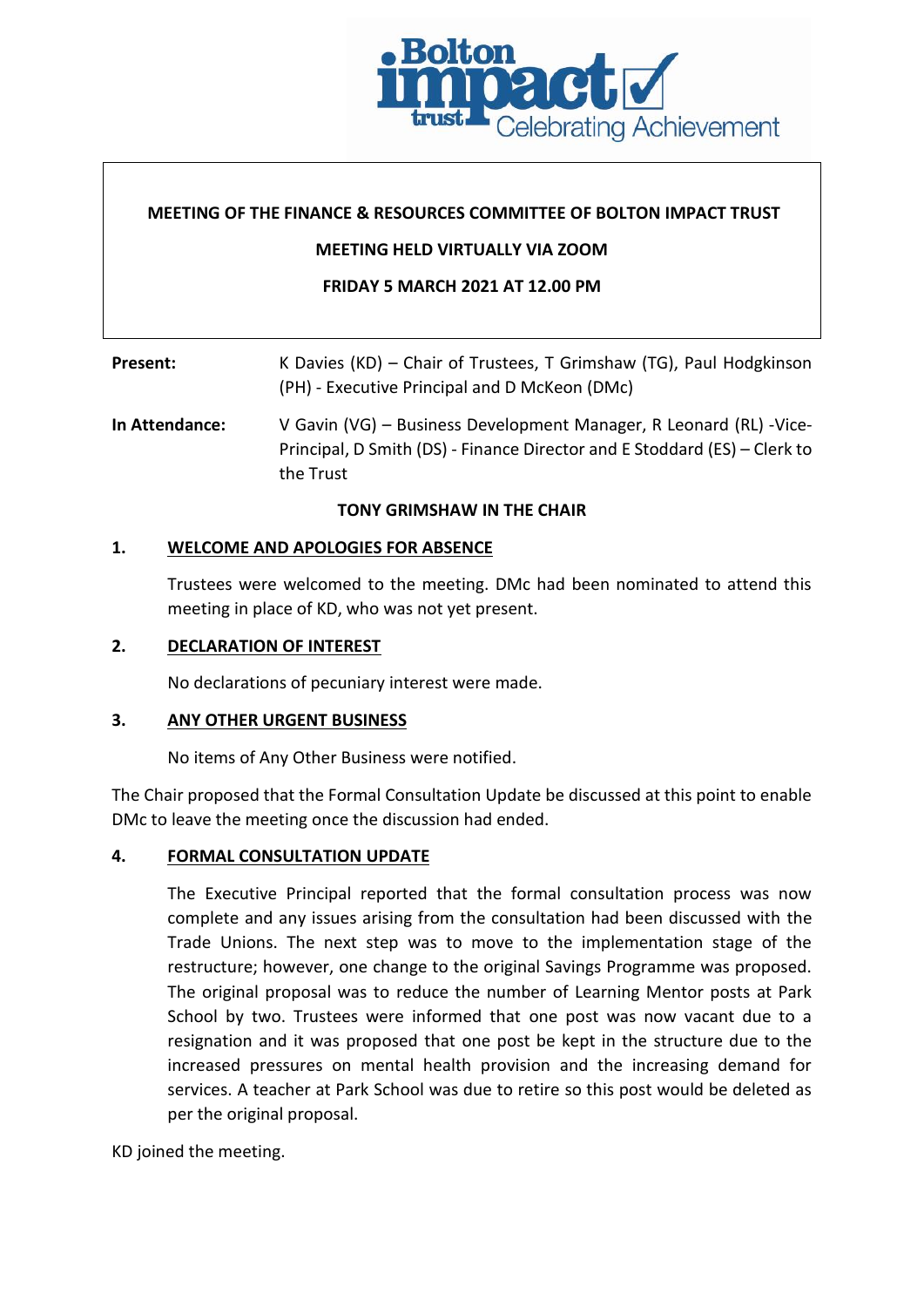The Board of Trustees, having designated details of the discussion that followed as confidential in accordance with Article 125 of the Articles of Association, this information is excluded from these minutes.

In response to questions about the closure of the PLC provision, PH stated that the Trust had proceeded to request ministerial permission, but purdah may present an issue.

The Chair of the Committee proposed that the Trust now move from the formal stage of the consultation process to the implementation stage and approve the change to the Savings Programme regarding Park School. There were no objections raised to the proposal, so it was therefore:

**Resolved:** i) That the proposed change included within the Savings Programme regarding Park School be approved ii) That the Trust move from the formal stage of the consultation process to the implementation stage

DMc left the meeting at this point.

# **5. MATTERS ARISING FROM THE LAST FINANCE & RESOURCES COMMITTEE MEETING**

TG asked regarding the timeline for the reduction in commissioned places from Bolton Local Authority (LA). DS explained that the reduction of 18 places would come into effect on 1 September 2021. £180,000 place funding would be lost but the Dynamic Purchasing System (DPS) would now be implemented at 169, rather than at 187. The DPS charges would also be reviewed to reflect the staff pay awards and consideration was currently be given to this. Both these factors would help to mitigate the risks associated with the reduction in commissioned places.

TG asked why the LA were reducing pupil places if demand was expected to increase. PH stated that no rationale had been given by the LA but added that this was also a national issue in AP. The Trust would have to accept the reduced numbers but would have the capture the shortfall elsewhere. PH advised that the LA had said that they wanted to start paying for the reduced number of places now rather than in September, so a meeting was to be held next Friday to discuss this. TG expressed concern that the Trust had needed to reduce their staff team, but significant numbers of children could be arriving. PH stated that the Trust needed to start using agency staff to manage the numbers. TG asked if this would be a more expensive model for the Trust. DS advised that this would work out to be a cheaper model as pension costs were not paid for agency staff. PH added that staff had built up a good relationship with one agency and he was confident in the quality and calibre of staff provided. Agency staff also had the same training opportunities as other staff when working at BIT, which added to the quality of provision throughout the academies. PH stated that this was a sensible business strategy moving forward and would provide a good model if managed properly.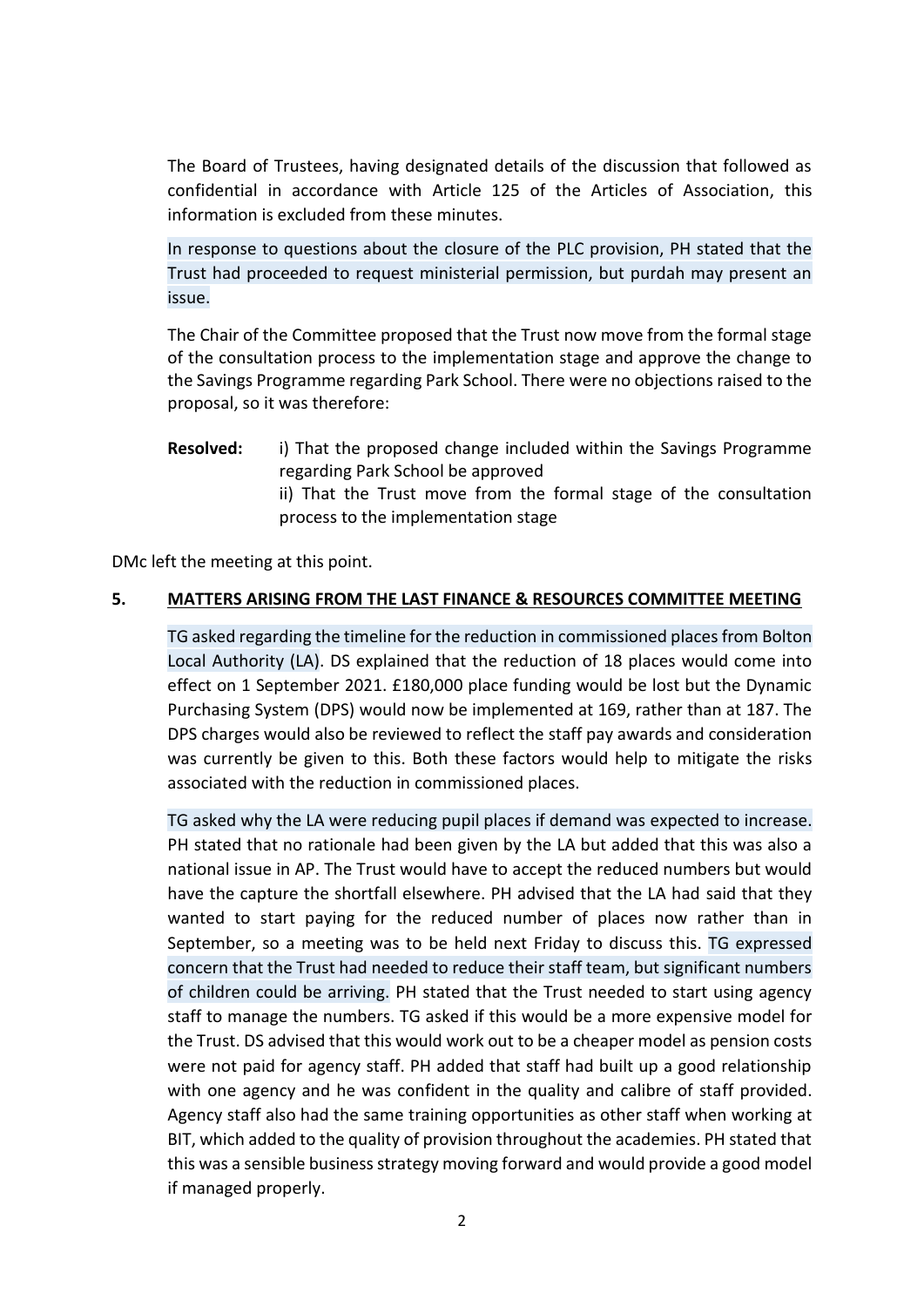TG asked what strategies were in place to sell the 18 places to other Local Authorities; PH stated that this would be included in the Growth Strategy discussions.

TG asked if a response had yet been received from the Secretary of State. KD stated that this issue had been superseded by the updated DfE guidance.

## **6. FINANCIAL MONITORING REPORT 2020-21**

## **Financial Monitoring – Spring Term 2020-21**

The Board of Trustees, having designated details of the discussion that followed as confidential in accordance with Article 125 of the Articles of Association, this information is excluded from these minutes.

## **Capital Resources**

At the meeting on the 12 June 2020, the Finance & Resources Committee had agreed to approve a proposal to work with AA Projects to submit bids to the Capital Infrastructure Fund. Comprehensive bids for the three projects (Roscoe Fold, Lever Park heating and Lever Park roof) had been prepared by AA Projects and details were included within the written report. DS advised that the outcome of the bids would not be known until June 2021. TG reported that he had liaised with AA Projects to ask if the position had changed at all due to Covid-19 and if the same amount of funding was still available. TG had been advised that this was not expected to be an issue as the Government was encouraging investment to create / secure jobs.

TG asked what amount the Trust would have to contribute to the work. DS explained that the Trust would need to contribute £48,000, but client contributions were funded by an interest free loan as part of the bid process. DS added that the Trust would see over £1,000,000 worth of improvements if the bids were successful, so the contribution was felt to be great value for money. TG stated that he felt the Trust had a built up a good relationship with AA Projects and this would benefit the Trust's estates and facilities management programme moving forward.

## **Three Year Forecast**

DS reported that the Trust was in a good position moving forward and next year would see the full in-year savings from the Savings Programme. Pupil numbers were expected to increase and any staffing issues arising from this would be managed via the use of agency staff. The Trust's Growth Strategy had been delayed in parts due to the pandemic but was expected to improve the financial position moving forward.

# **7. TRUST GROWTH STRATEGY**

The Executive Principal reported that aspects of the Growth Strategy had already been executed, including the strengthening of the Central Services Team. Further details of the Growth Strategy were highlighted including:

## **The vision within Bolton**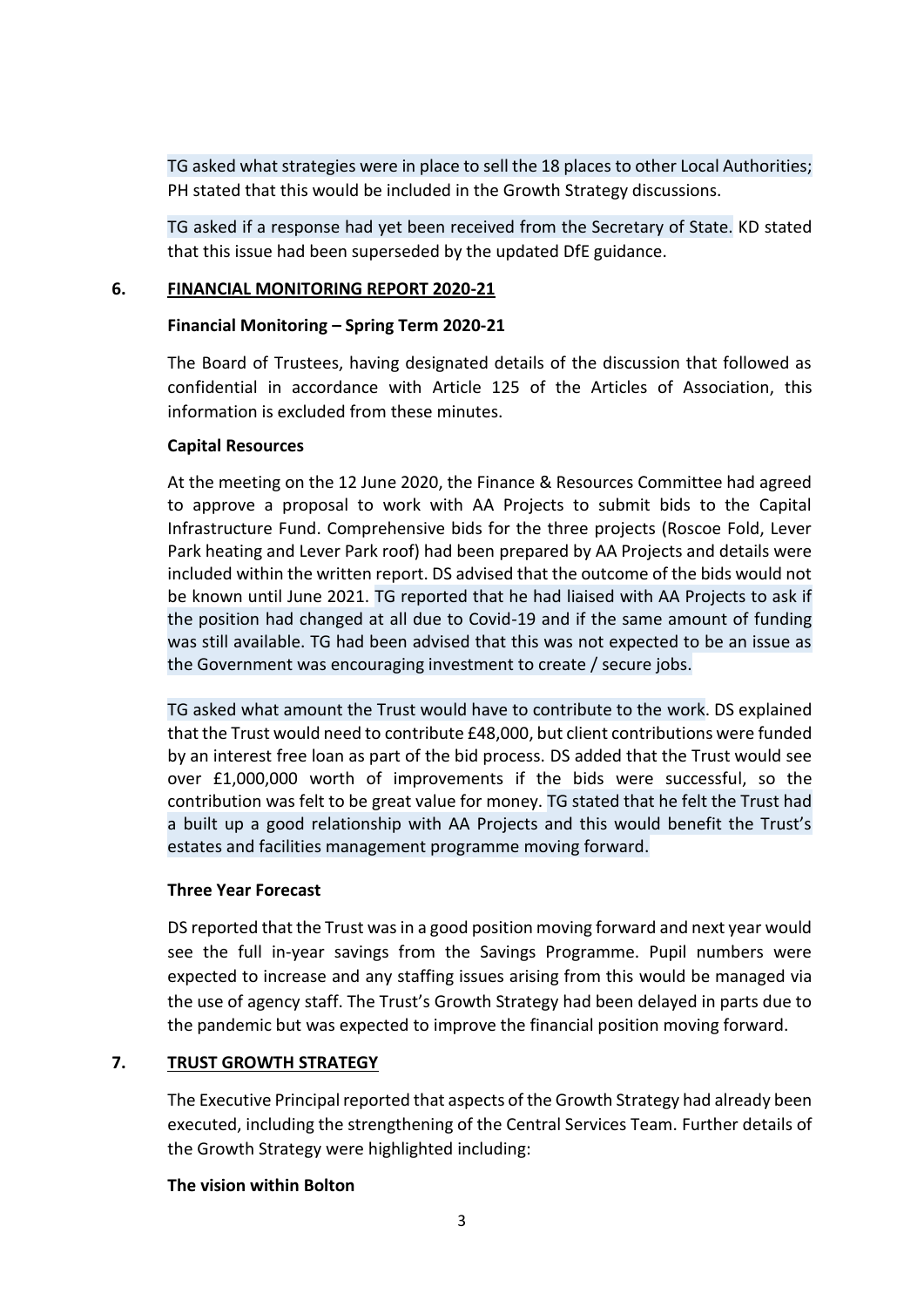- Expansion of the KS3 offer at Youth Challenge
- A fluid primary offer (including SEMH provision)
- Building capacity at Lever Park
- Post 16 provision
- Opening a Vocational Skills Centre of Excellence
- Creating more opportunities for mainstream schools to trade
- Developing a BIT behaviour support model and team

# **Opportunities beyond Bolton**

- Increasing the School-to-School Support profile
- Exploring sponsorship opportunities i.e., Bury
- Bringing out of borough students into BIT's academies

# **Changes within the Trust's premises**

The Board of Trustees, having designated details of the discussion that followed as confidential in accordance with Article 125 of the Articles of Association, this information is excluded from these minutes.

# **Building the Trust's profile**

The Bolton Impact Trust profile would be enhanced to a wider audience using marketing materials, webinars, a revamped website, building of a training team and a GAP analysis of other Local Authorities.

## **Next steps**

- Concluding the current savings programme and closure of the PLC
- Liaising with the Regional Schools Commissioner regarding diversification
- Speak with Bury LA regarding Spring Lane School
- Bolton LA discussions
- Marketing

TG stated that there was a clear strategy in place but asked where Corporate Social Responsibility (CSR) was included in the plan as this could greatly benefit the Trust. PH advised that there was a focus on engaging with local businesses and potential employers; however, moving forward there could be more emphasis on Corporate Partnership and PH welcomed TG's input into this. It was further suggested that the Chair of the Local Governing Board at Youth Challenge be invited to provide her input as she had a lot of experience in this area.

VG added that there would be a section on the website to become a sponsor of BIT.

**Agreed:** That PH, VG, TG and SH meet to discuss CSR and Corporate Partnership

# **8. DATE OF NEXT MEETING**

Agreed: That the next meeting take place on: